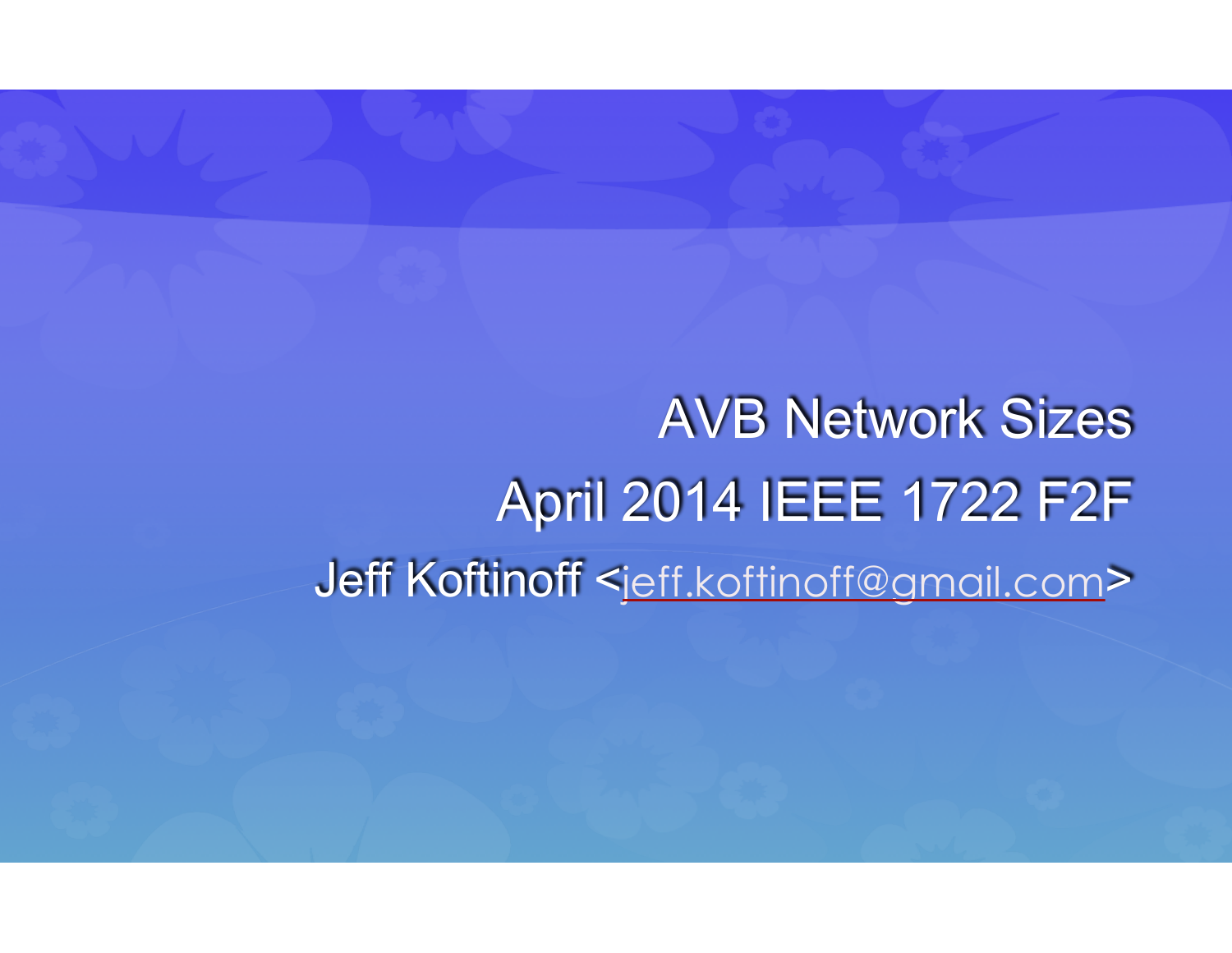### **AVB performance**

- Low latency
- Guaranteed network latency
- Guaranteed network bandwidth for media
- No need to reconfigure switches because of audio routing changes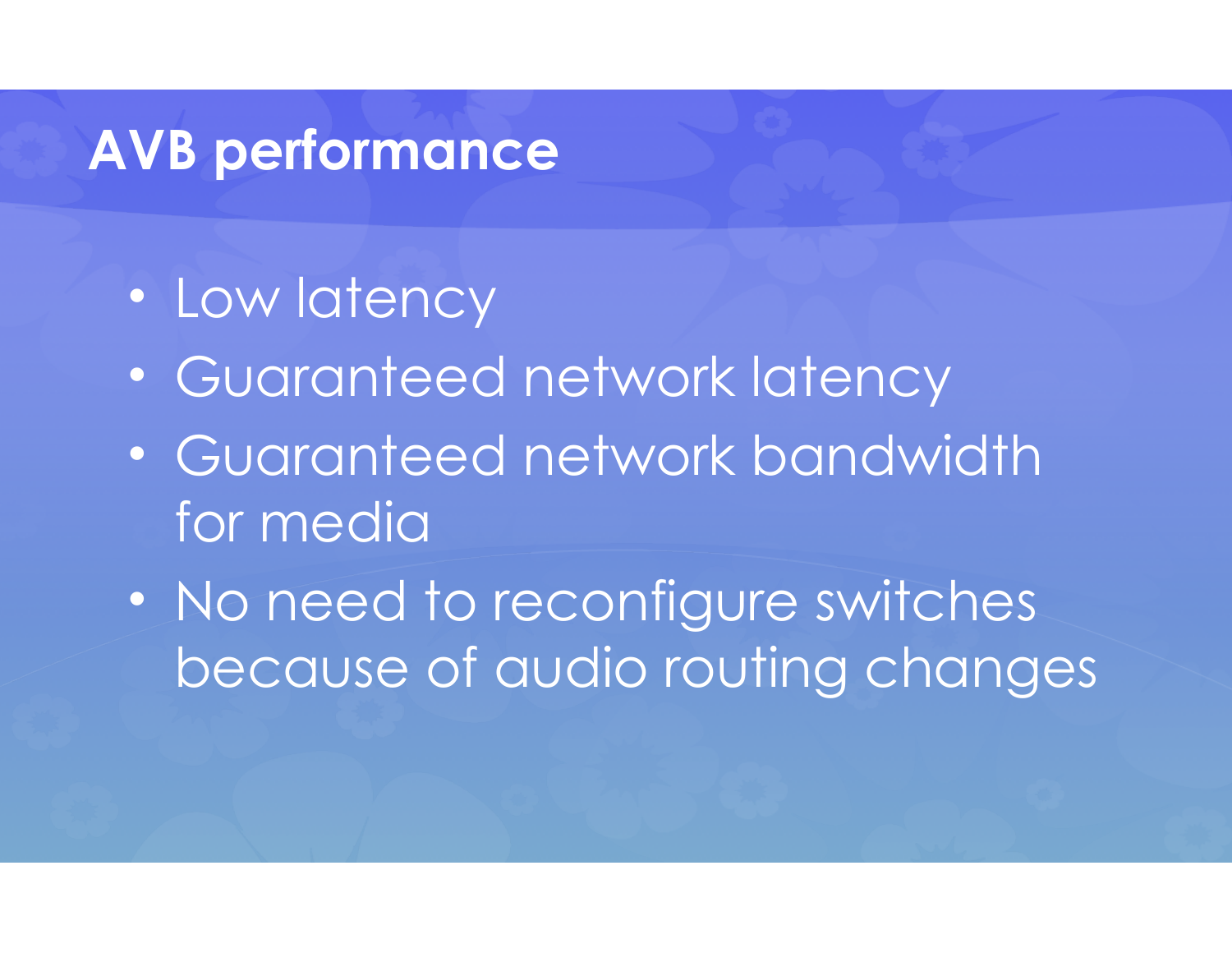#### **What happens as a network increases in size?**

- Tiny networks
- Small scale networks
- Medium scale networks
- Large scale networks
- Considerations for deploying large scale networks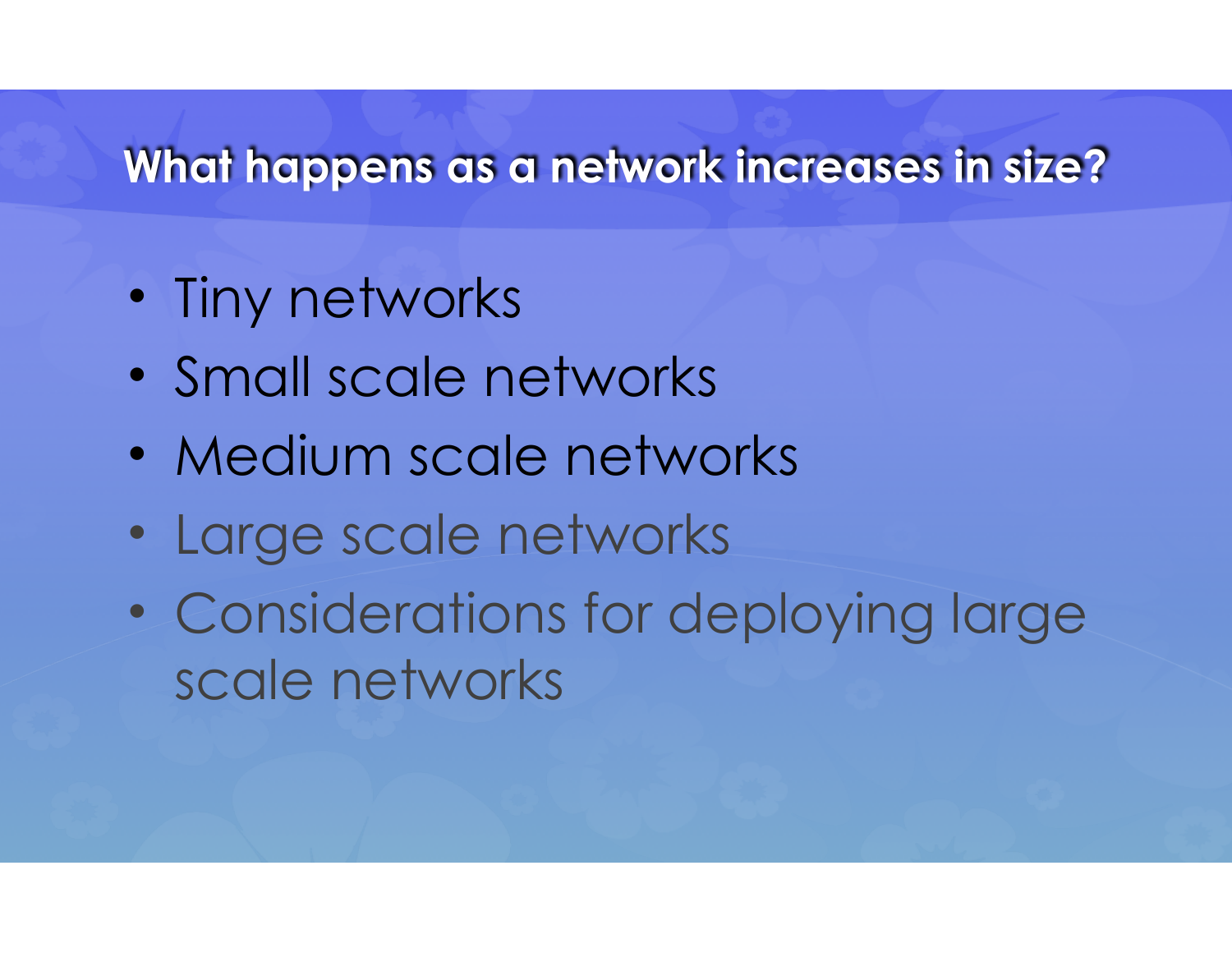#### **Tiny scale AVB networks**

- Either direct connection or a single low port count switch
- One or two talkers
- No need for media clock management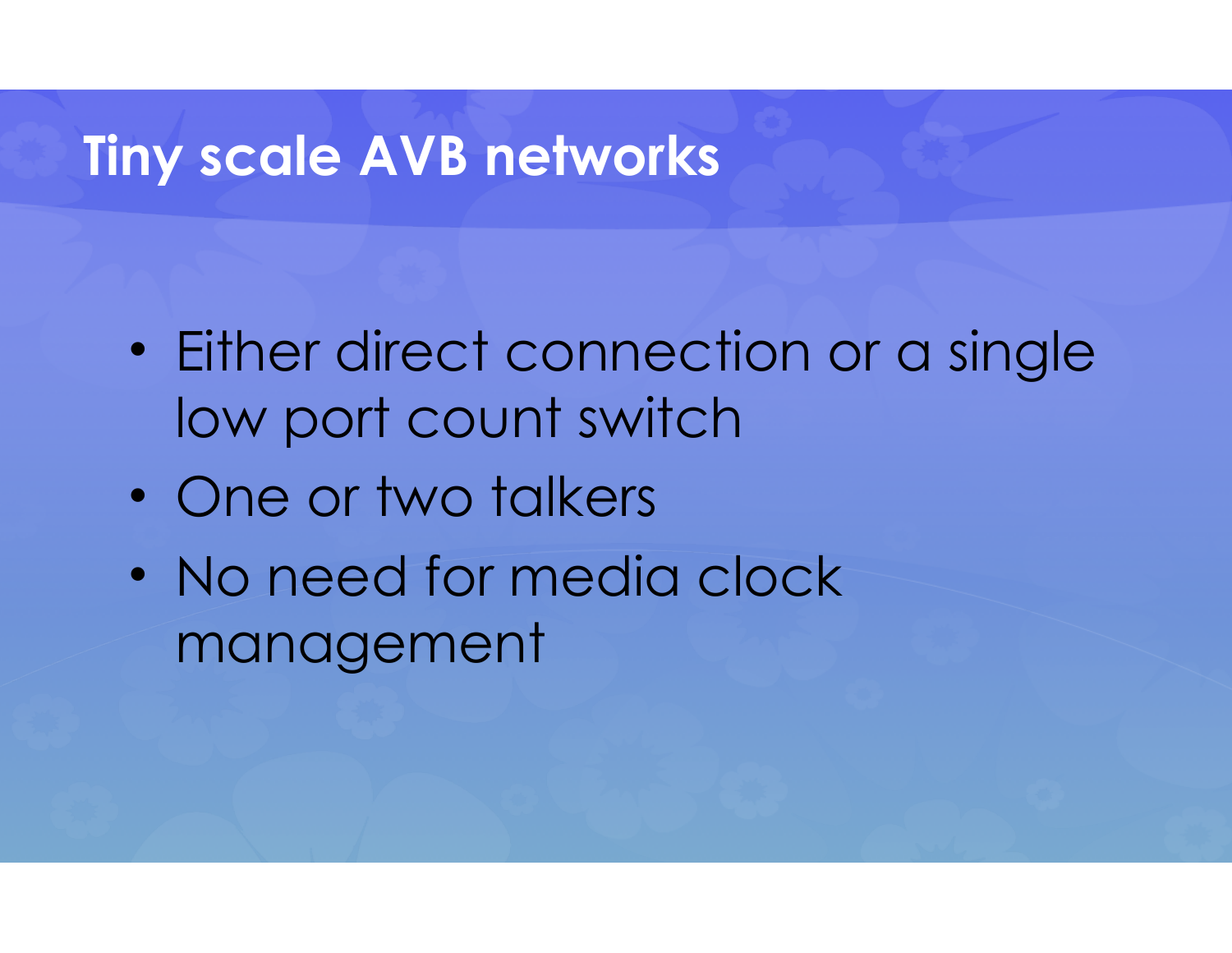### **Tiny scale AVB networks**

- 1 Talker, 1 Listener, 1 Stream
- 1 to 24 channels of audio @ 48 or 96 kHz
- Digital Snake
- Computer to AVB Speaker
- Audio input box to AVB Speaker
- Tunnelling 8 MADI connections pointto-point through a GigE network (448 channels)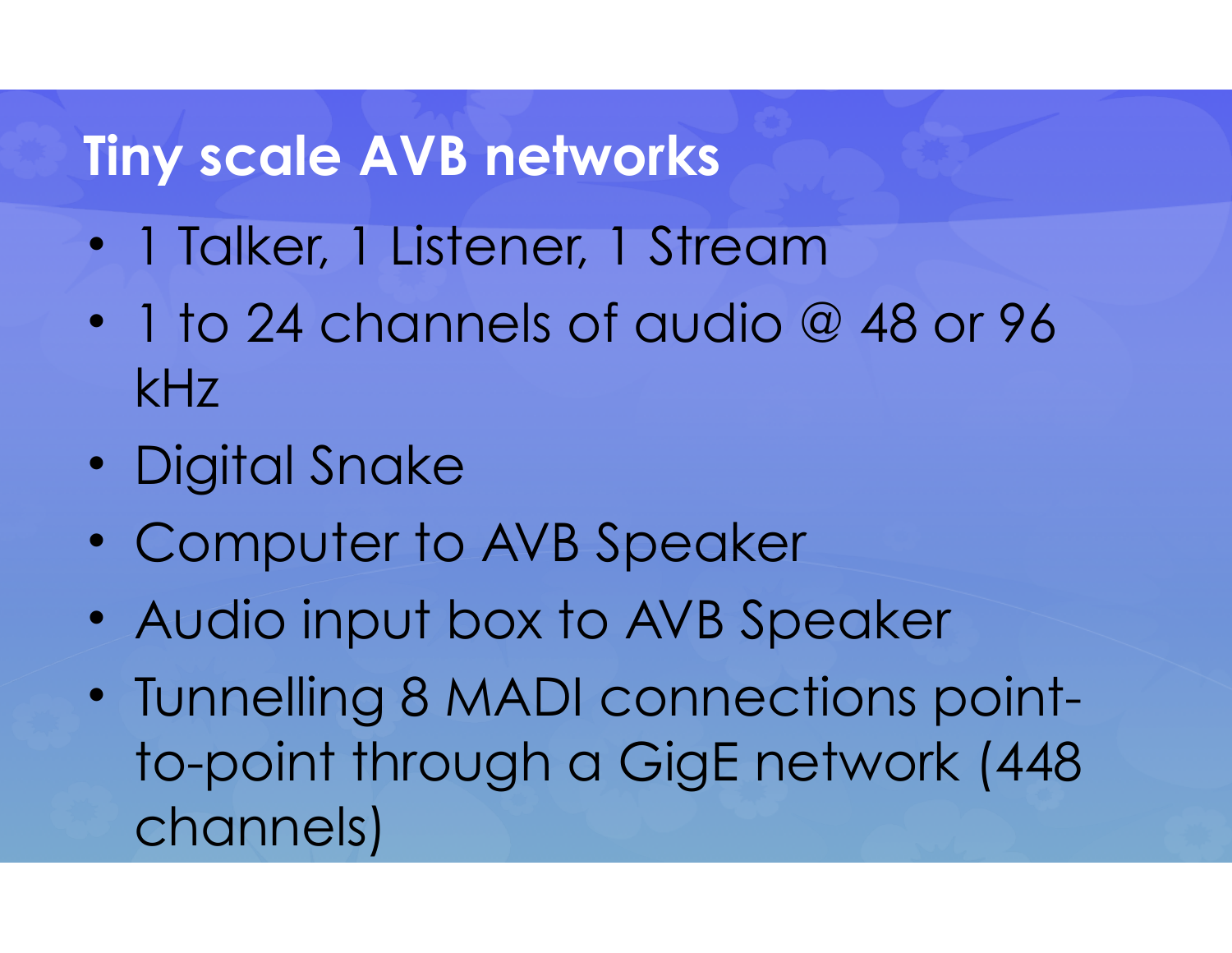### **Small scale AVB networks**

- Home media centre
- Home studio
- More than a few different Talker streams
- Ability to manage media clock separately from media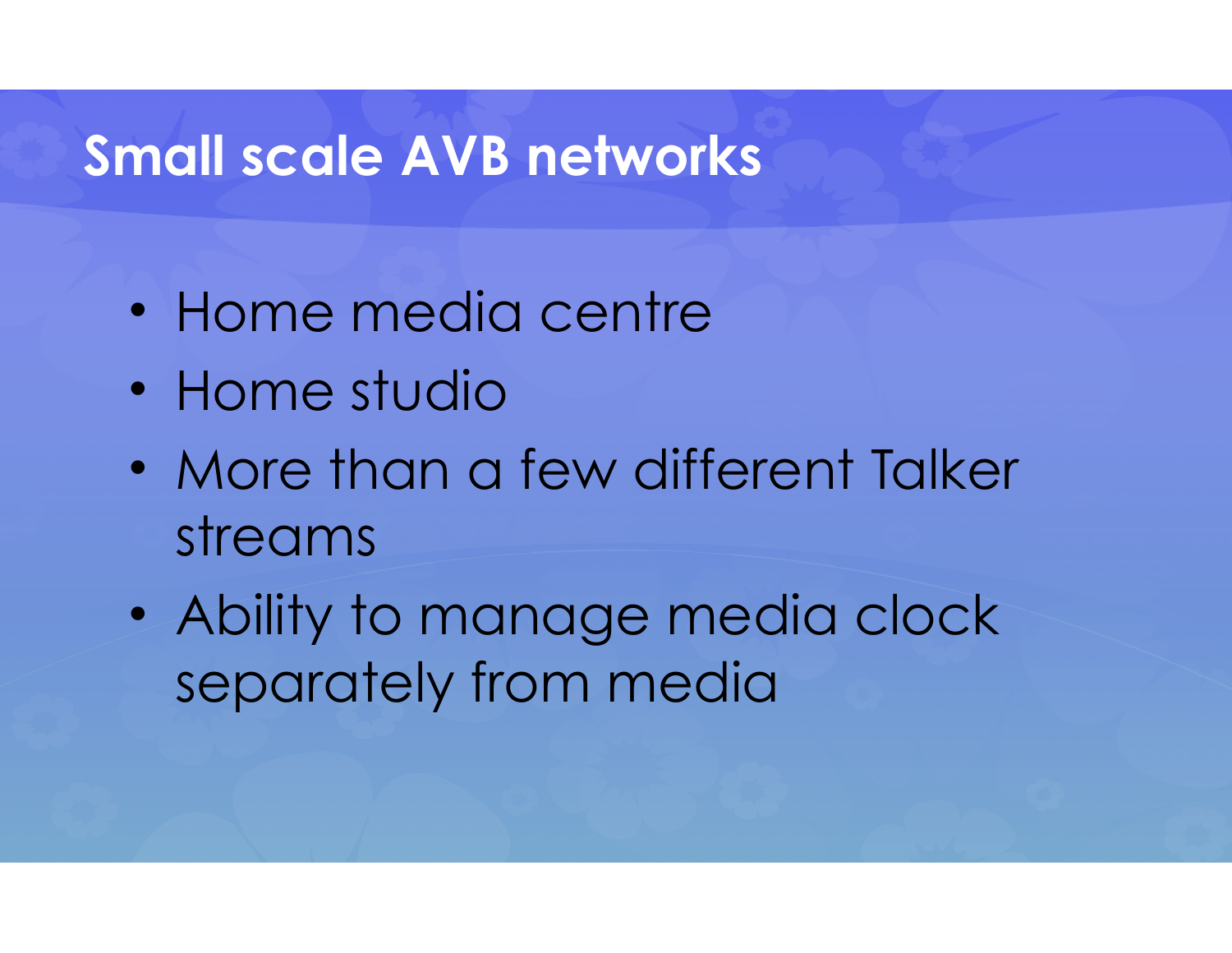### **Small scale AVB networks**

- One Controller, possibly embedded in a Talker or Listener
- One or two switches
- All media fits on one network link
- Any media can go anywhere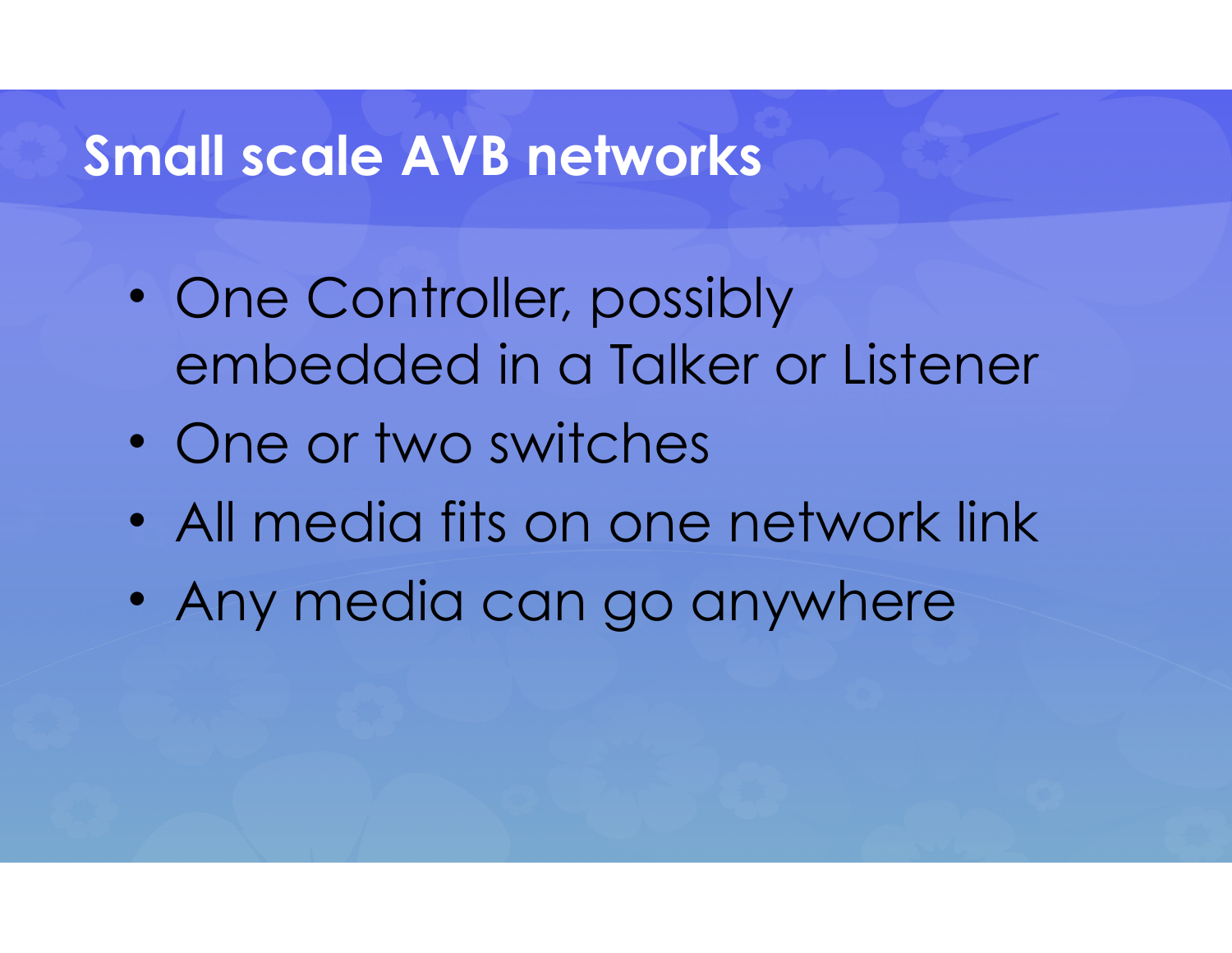# **Small scale AVB networks (home)**

- 100baseT Ethernet
- 4 AVB Talker devices
- 8 channels per stream (48 kHz)
- 1 stream per AVB Talker device (8 ch)
- 4 media streams + 1 media clock stream
- 32 channels
- 74 688 000 bps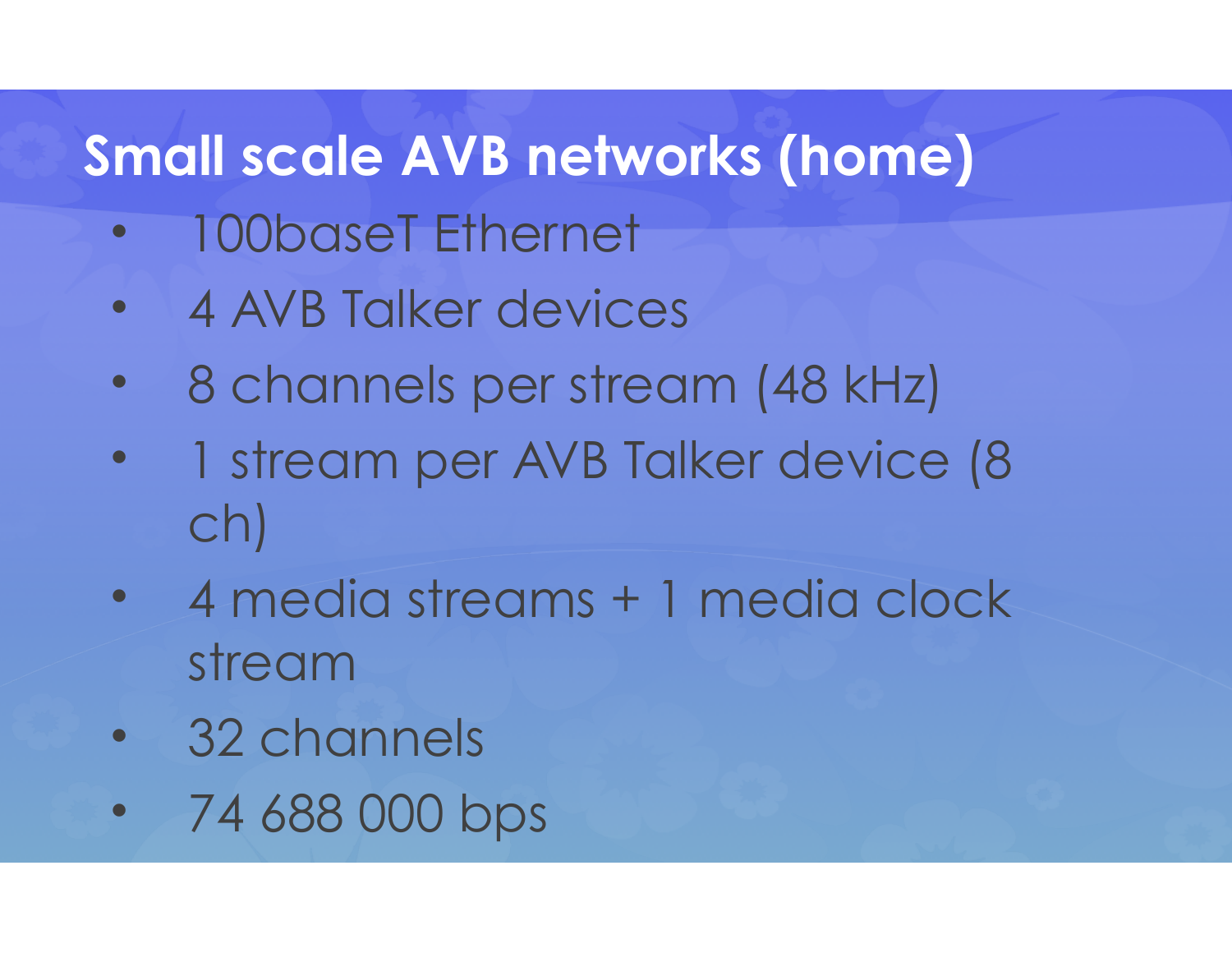# **Small scale AVB network (studio)**

- Gigabit Ethernet
- One 24 port switch
- 14 AVB Talker devices
- 8 channels per stream (48 kHz)
- 3 streams per AVB Talker device (24 ch)
- 42 media streams + 1 media clock stream
- 336 channels
- 724 032 000 bps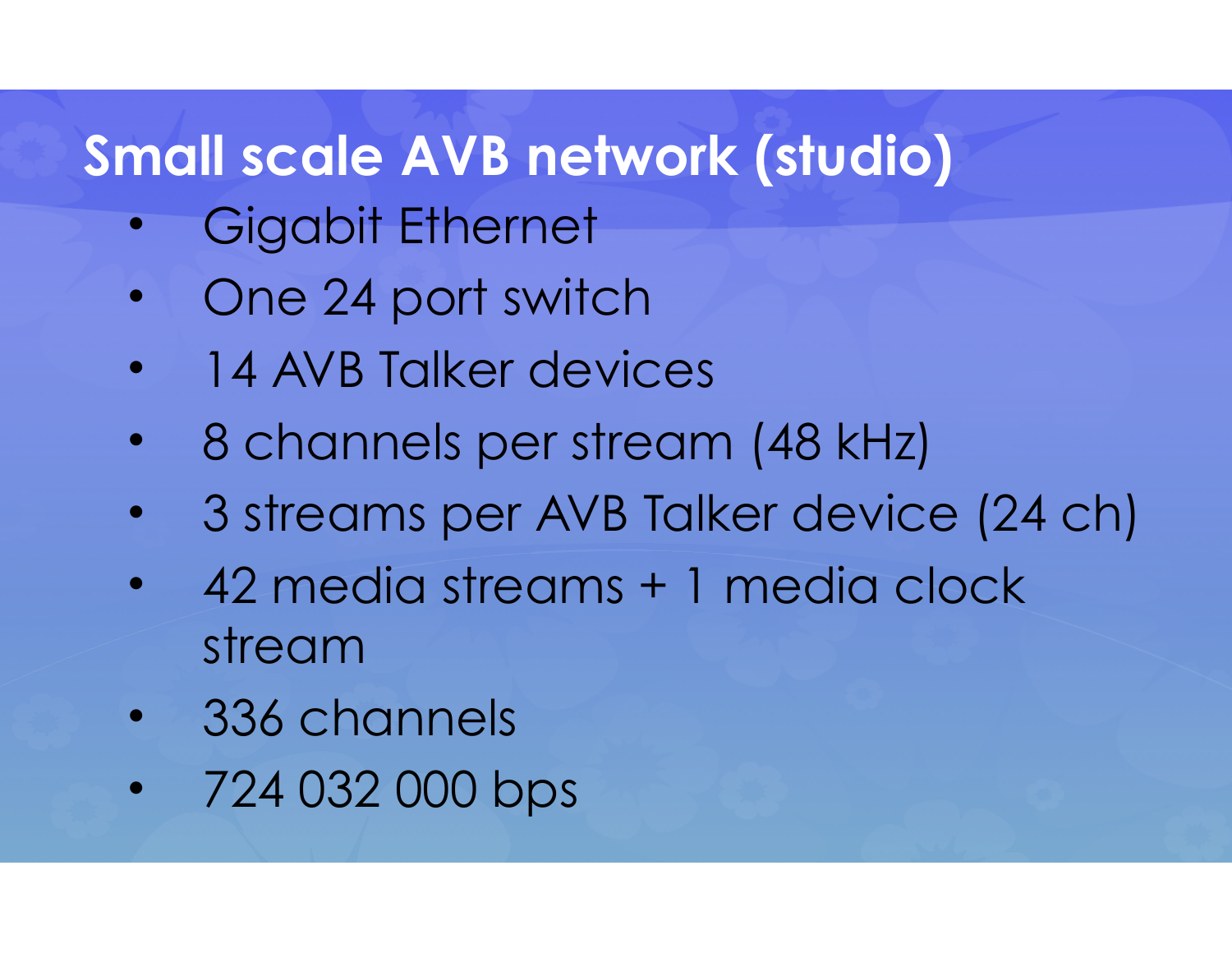### **Medium scale AVB Networks**

- Live theatre / musical
- Live concert
- One or two Controllers
- Multiple 24 port switches
- Mostly Gigabit Ethernet
- One 10 Gigabit Ethernet Fibre link for long runs
- Media does not fit on just one link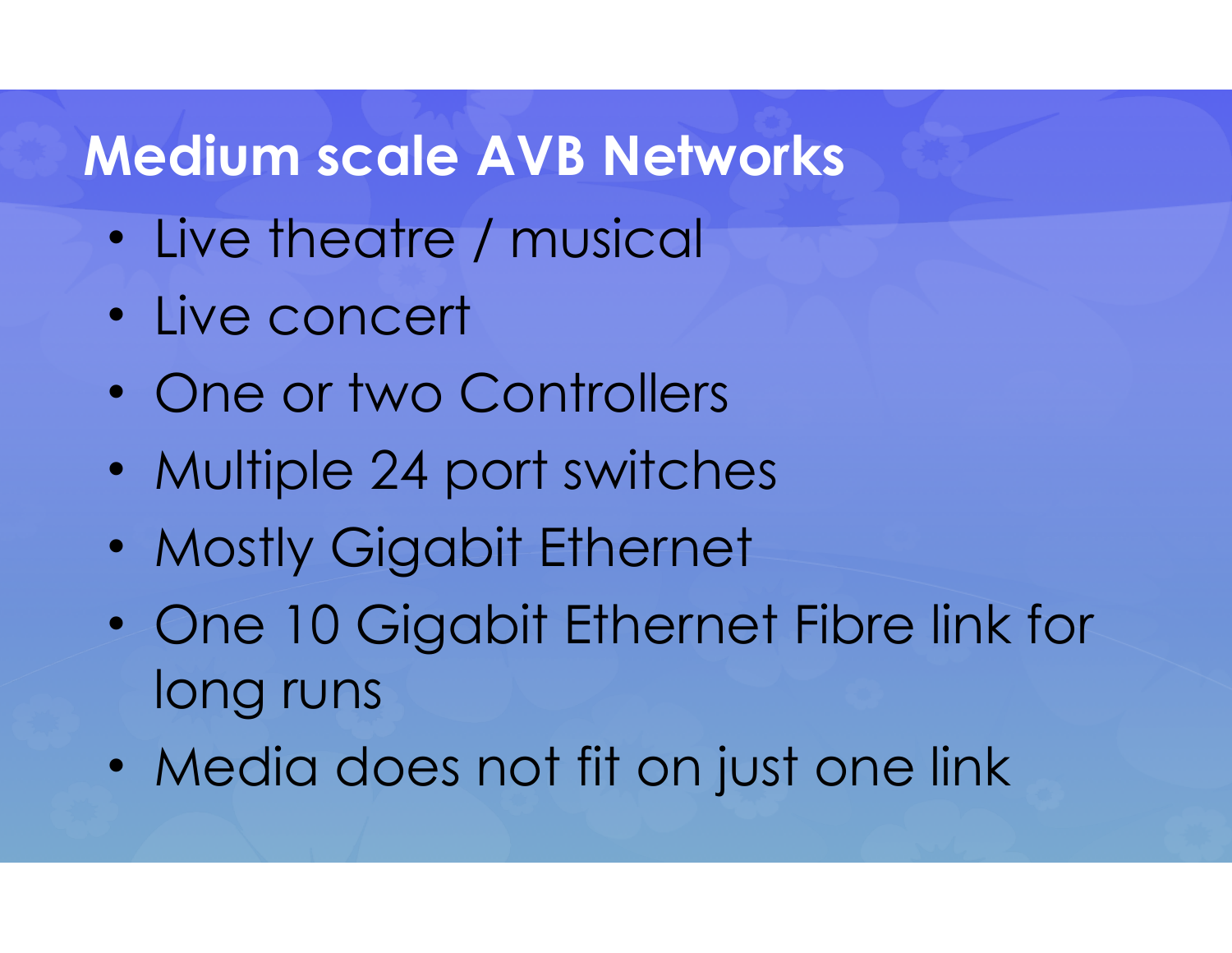### **Medium scale AVB networks**

- 50 AVB Talker Devices, each with multiple stream sources
- 50 AVB Listener Devices
- 150 talker stream sources (48 or 96 kHz)
- 200 listener stream sinks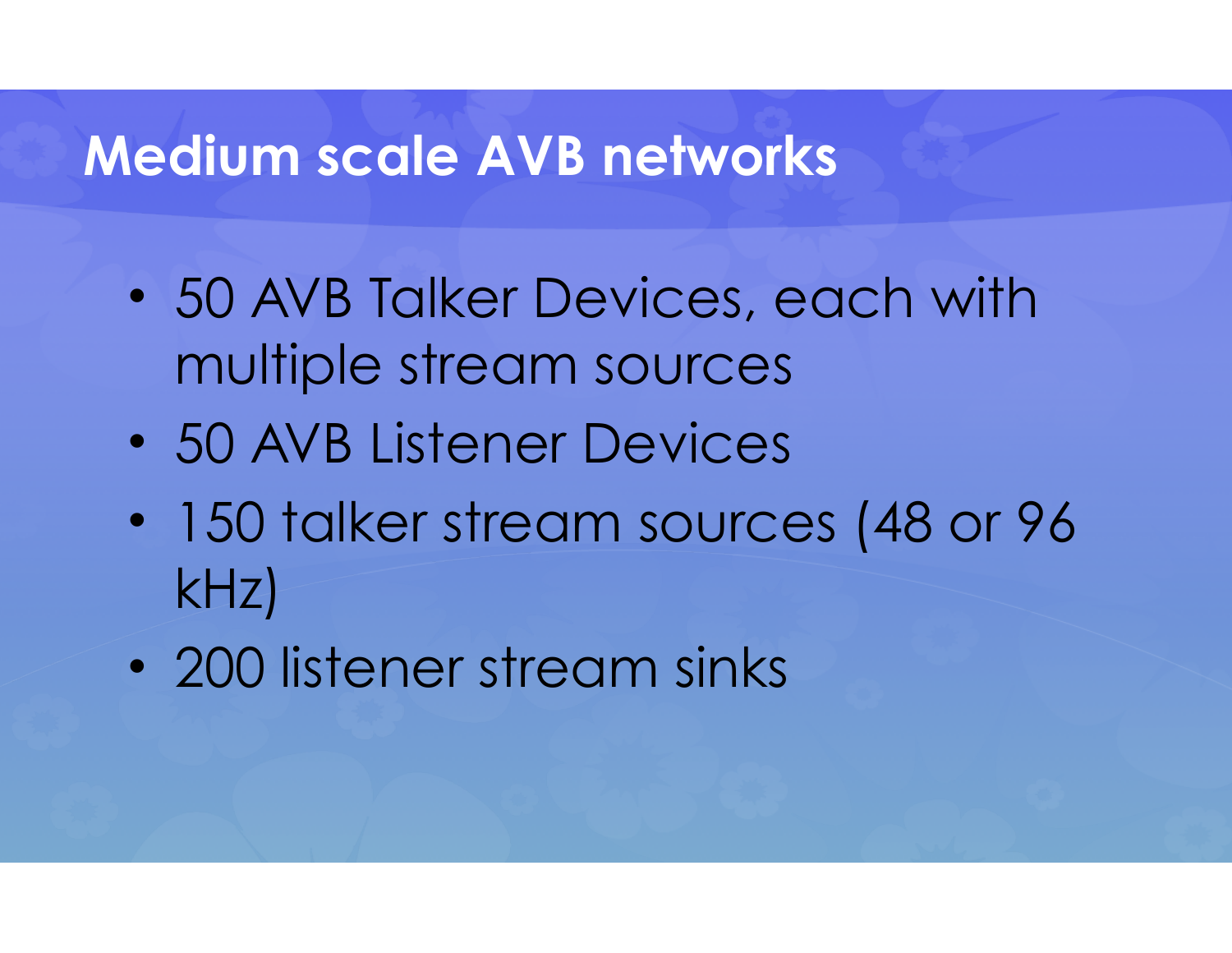### **Medium scale AVB networks**

- 8 channels per stream (48 kHz)
- 3 streams per AVB Talker device (24 ch)
- 150 media streams + 1 clock stream
- 1200 channels: 2 569 536 000 bps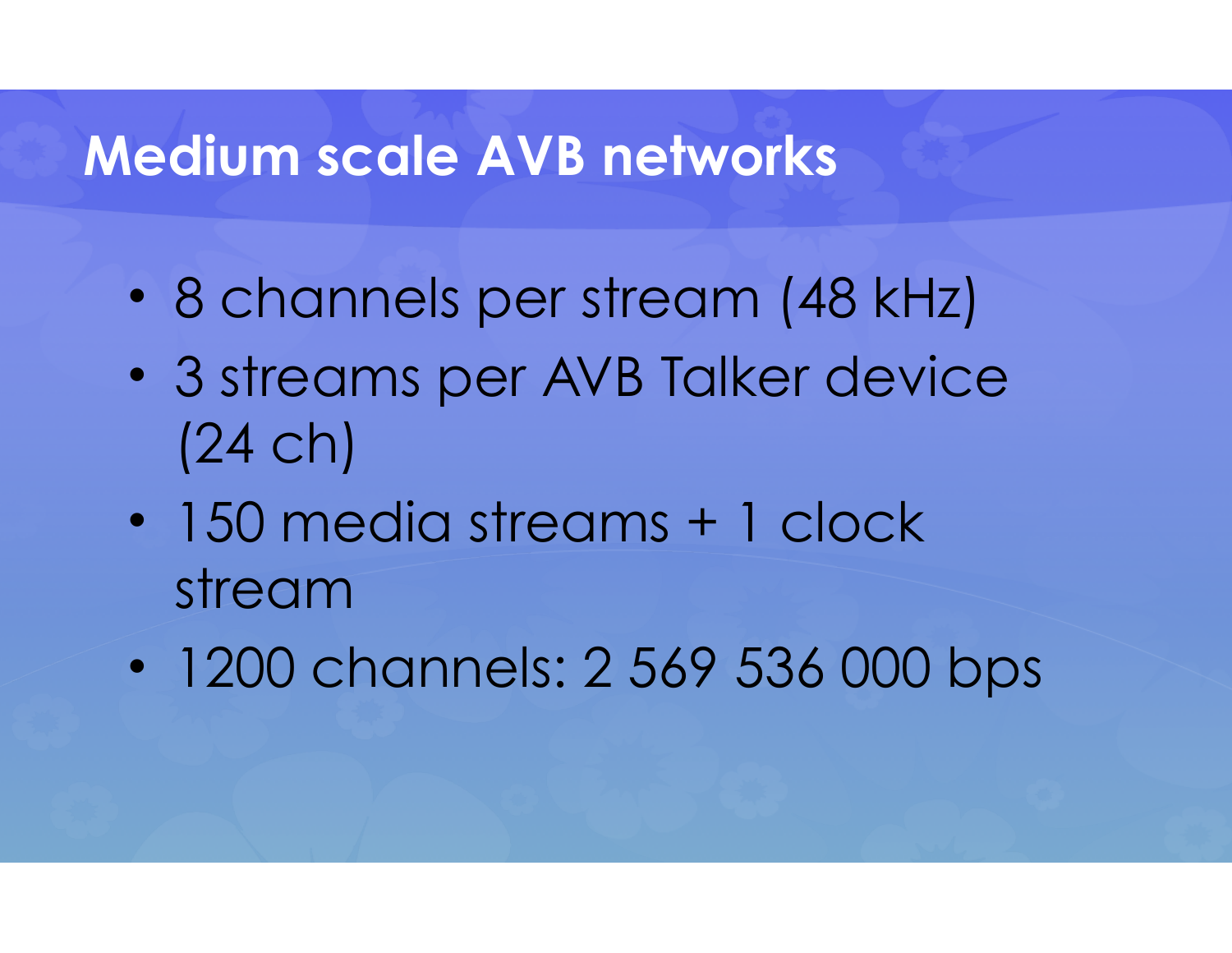# **Large scale AVB Networks**

- Spectacular
- Theme Park
- Airport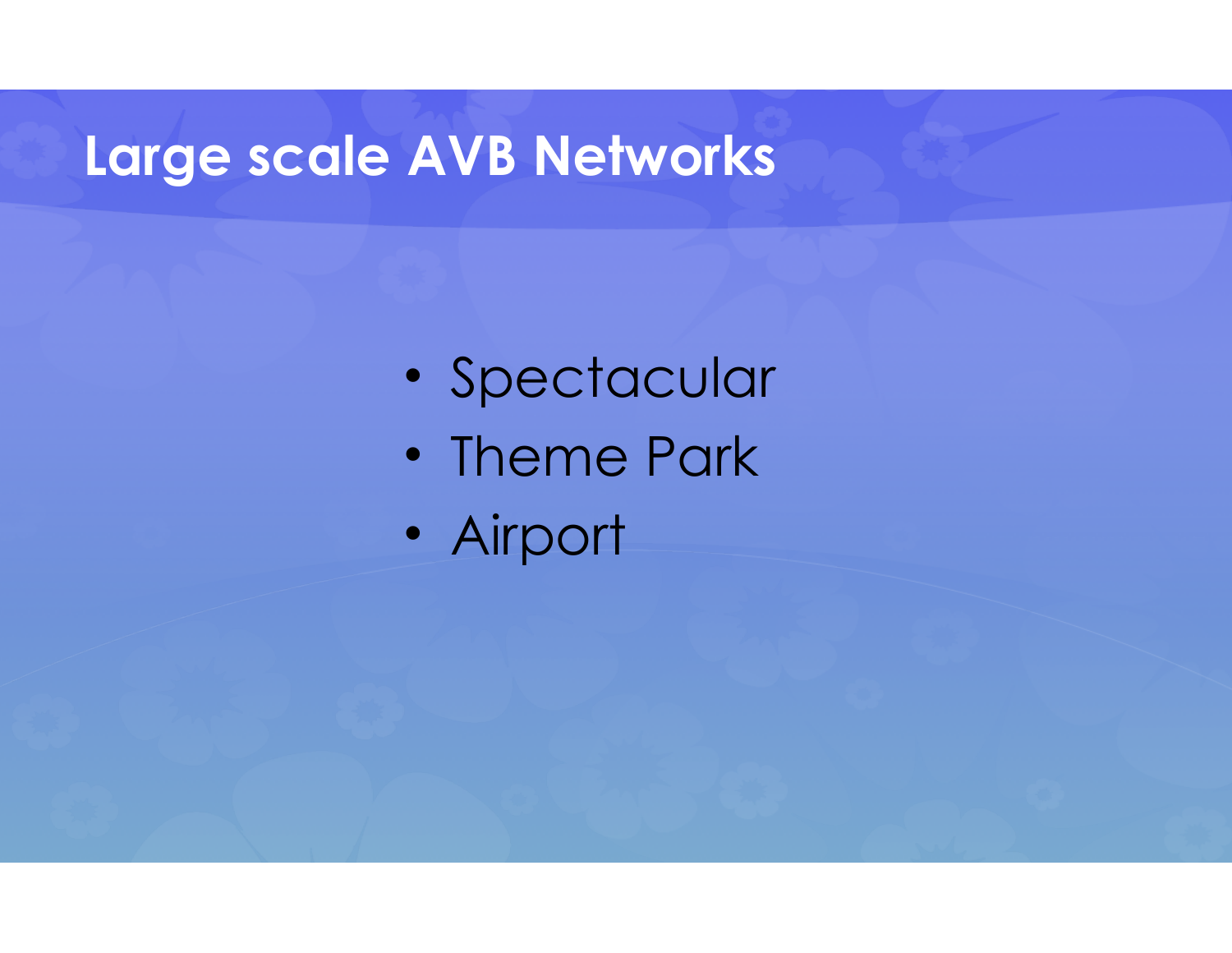### **Large Scale AVB Networks (Theme park/Spectacular)**

- Multiple controllers with redundancy
- Multiple network server rooms
- Multiple performance and audience areas with some shared audio
- Gigabit and 10 Gigabit links
- up to 1000 talker devices
- up to 2000 streams
- up to 1000 listener devices
- $\cdot$  48 kHz, 8 ch  $*$  2000 streams = 16000 channels
- 34 182 336 000 bps network bandwidth for media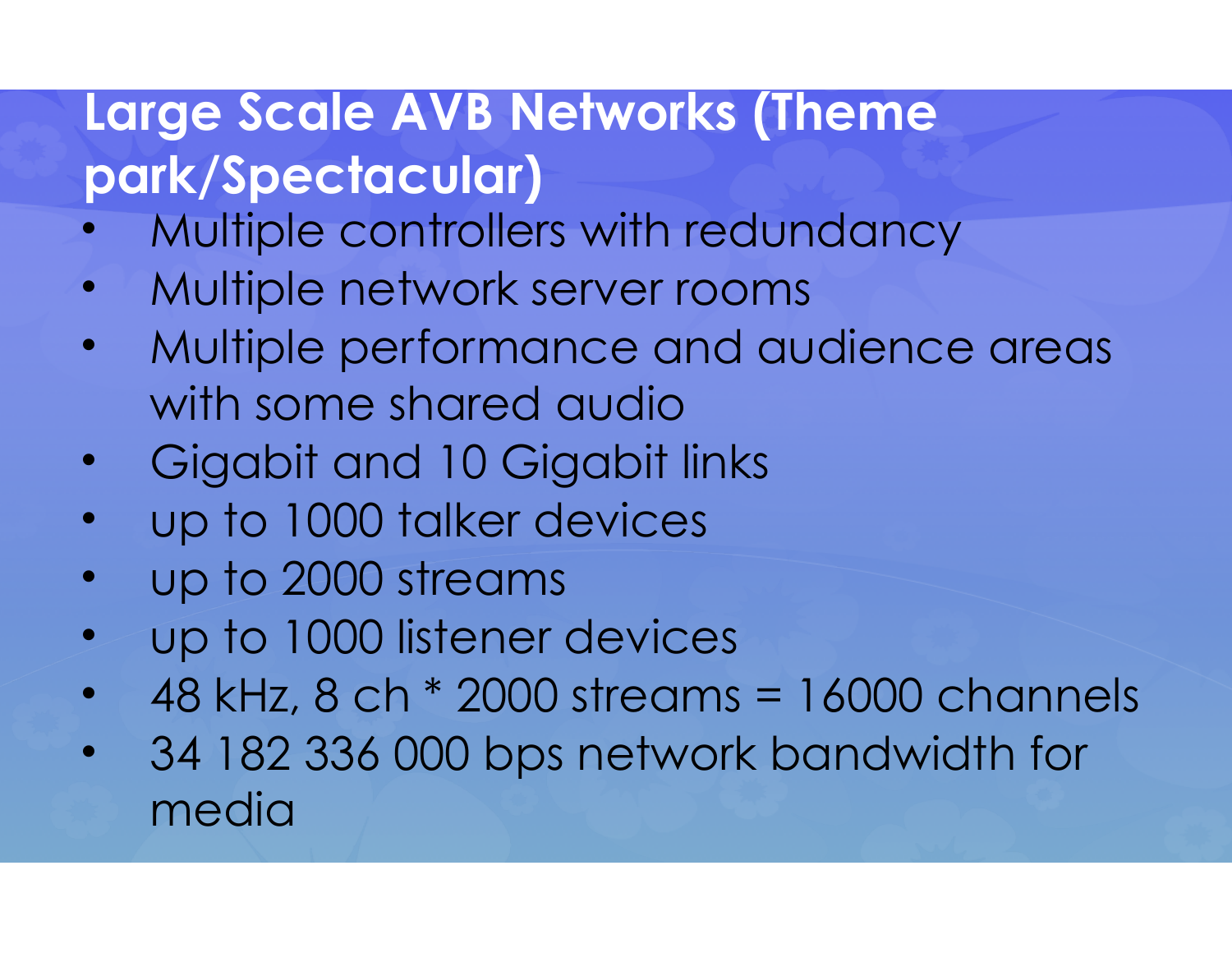### **Deploying Large Scale AVB Networks**

What issues exist on a large scale network that do not exist at a smaller scale?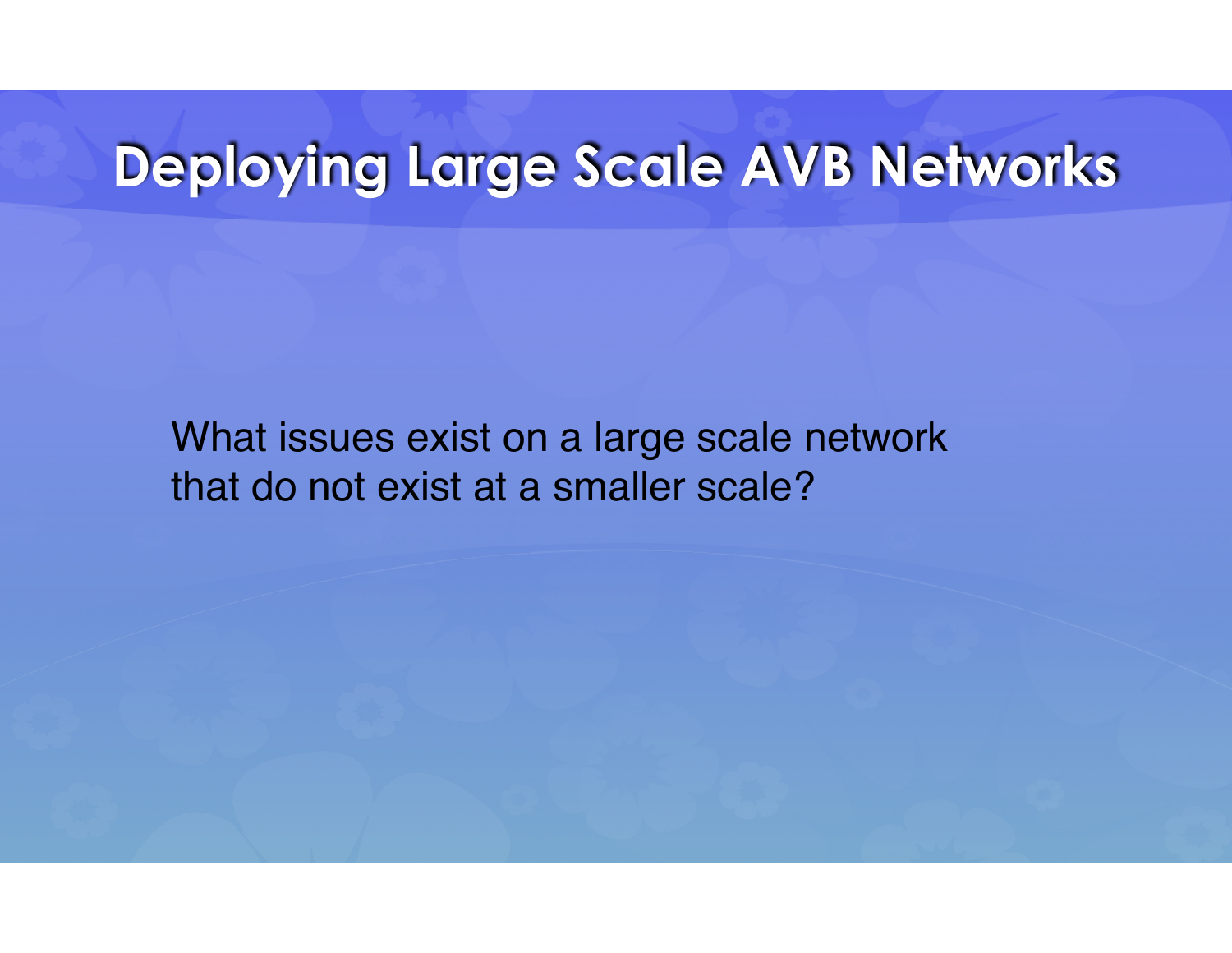# **Considerations for Large Scale AVB Networks**

- Multicast group limits
- Switch backplane limits
- Stream Reservation Protocol "attribute packing"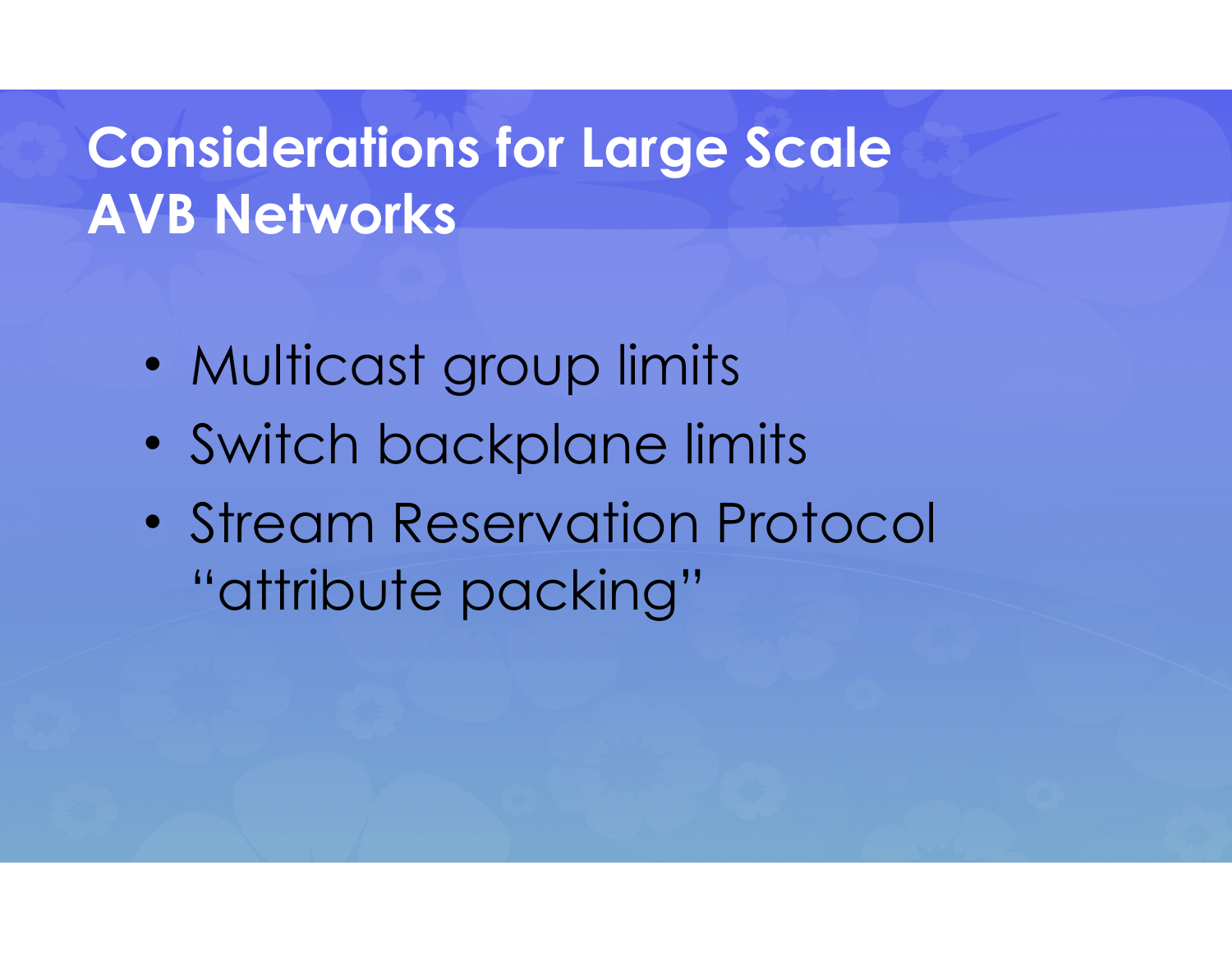### **Multicast group limits**

- AVB streams are multicast
- Some enterprise switches have a limit of 1,000 multicast groups
- Some have a limit of 4,000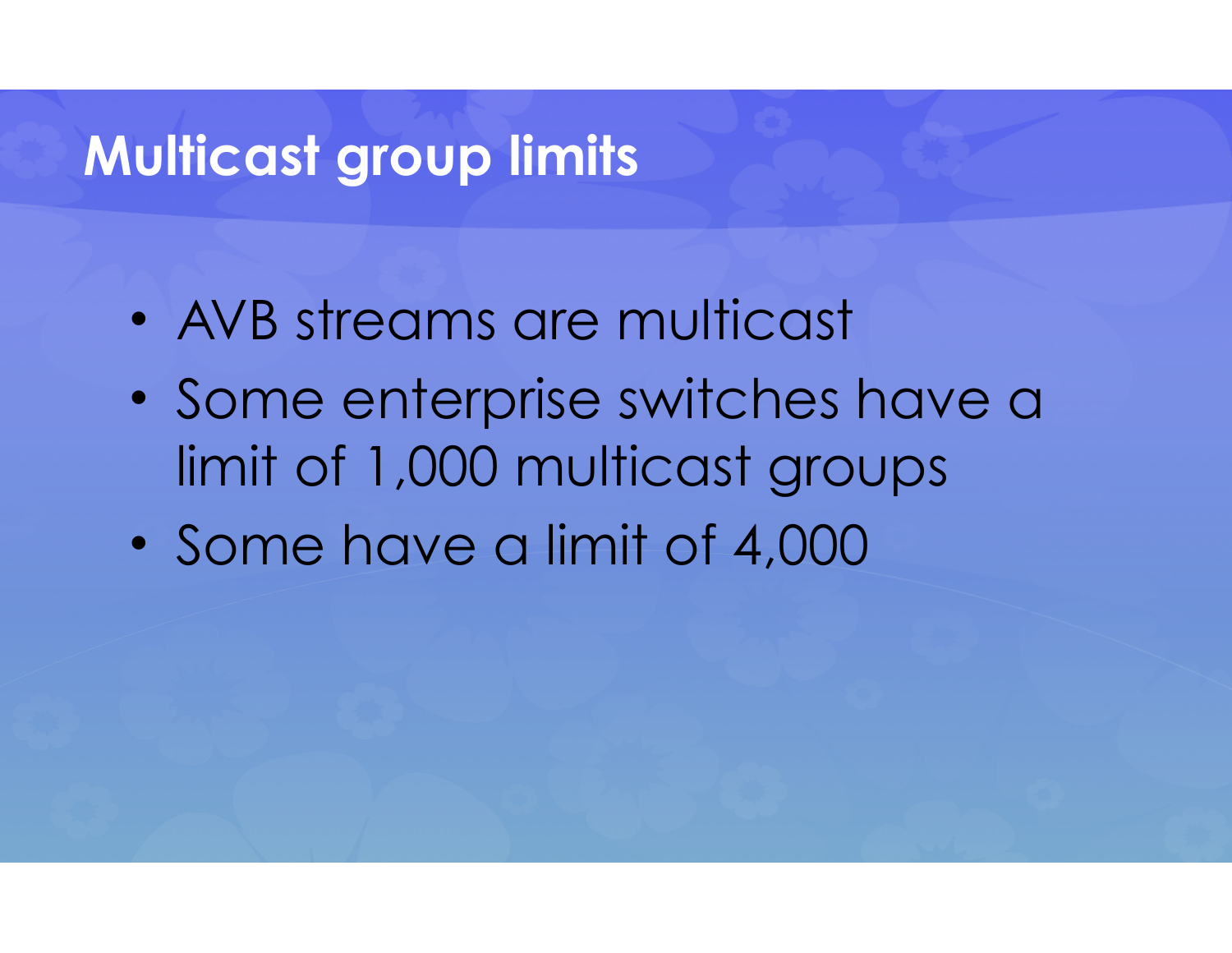#### **Switch backplane limits**

• Typically not a problem as "Enterprise" level switches handle wire-speed switching and "backplane bandwidth" and "backplane packets per second"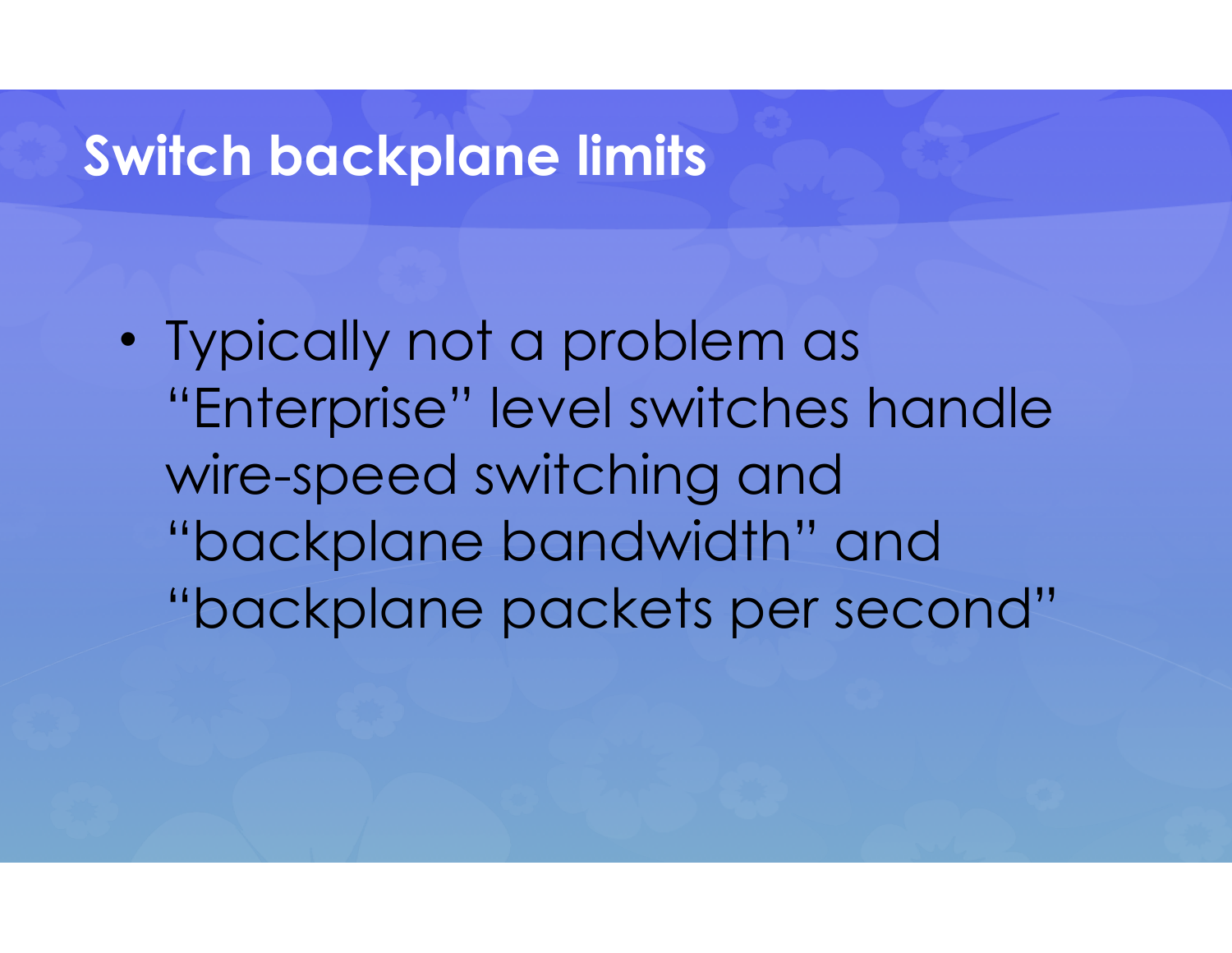# **SRP Packing**

- The Stream Reservation Protocol (SRP) is a distributed database that allows all the bridges and nodes to keep track of all of the stream reservations on the network
- For AVB networks larger than 250 Talker devices the information about the streams must be "Packable"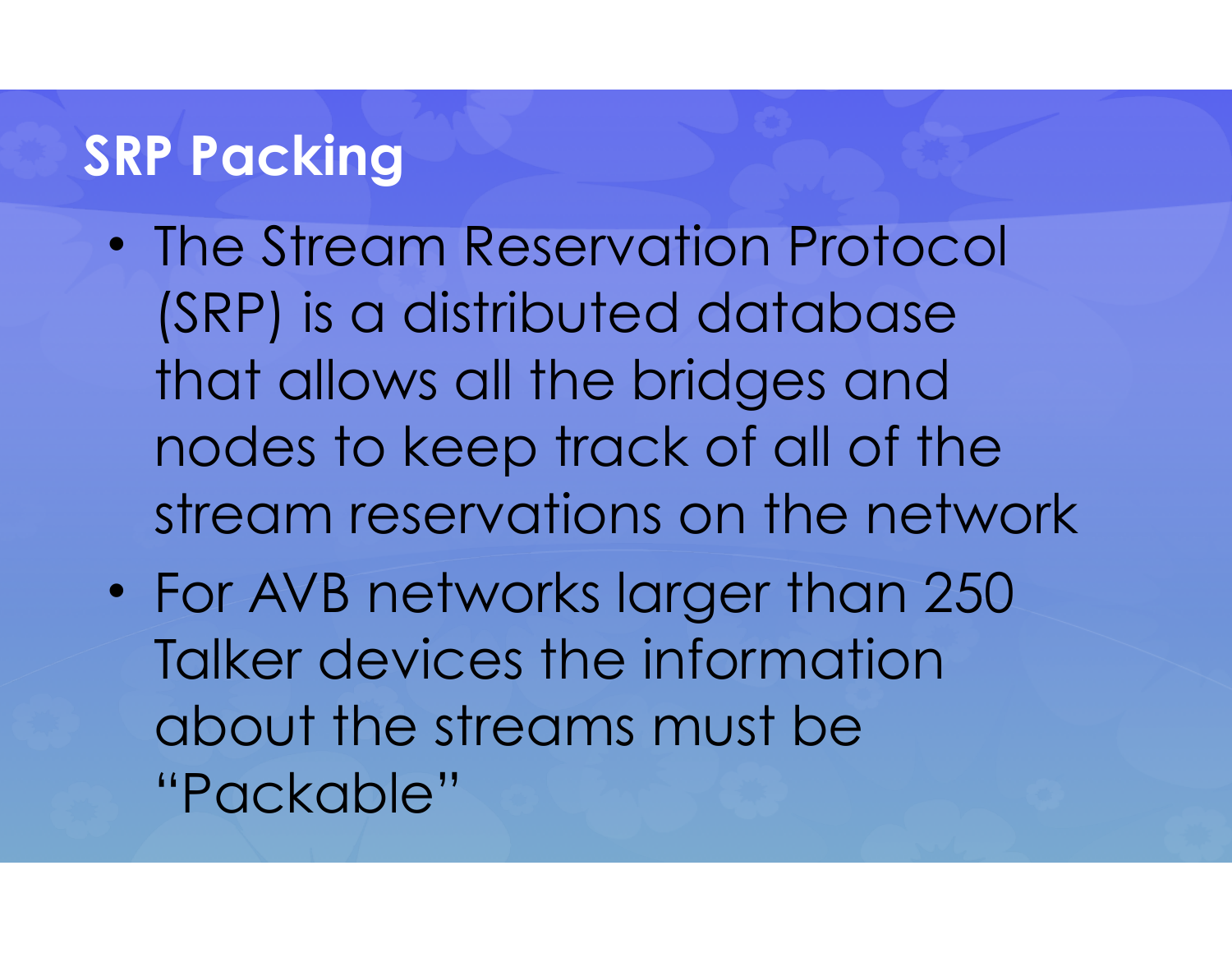# **SRP Talker Attributes are packable when:**

- They have the same bandwidth
- They have the same latency
- The Stream IDs are consecutive
- The Destination Addresses are consecutive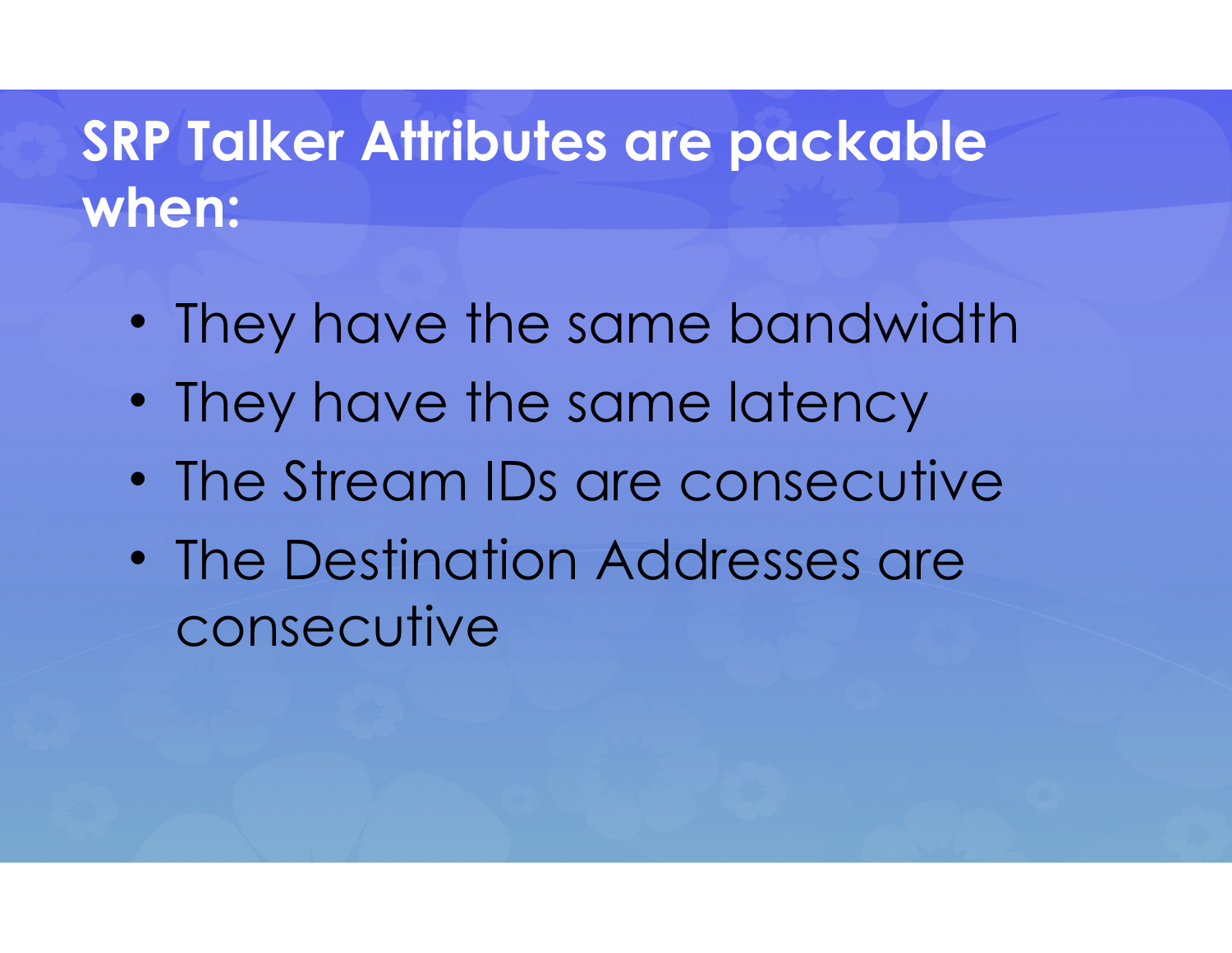#### **Packing Attributes across Talkers**

- Group the talkers together
- Use an AVDECC controller that allows you to set the Stream ID and Destination Address for each talker
- Make the attributes packable by the uplinks